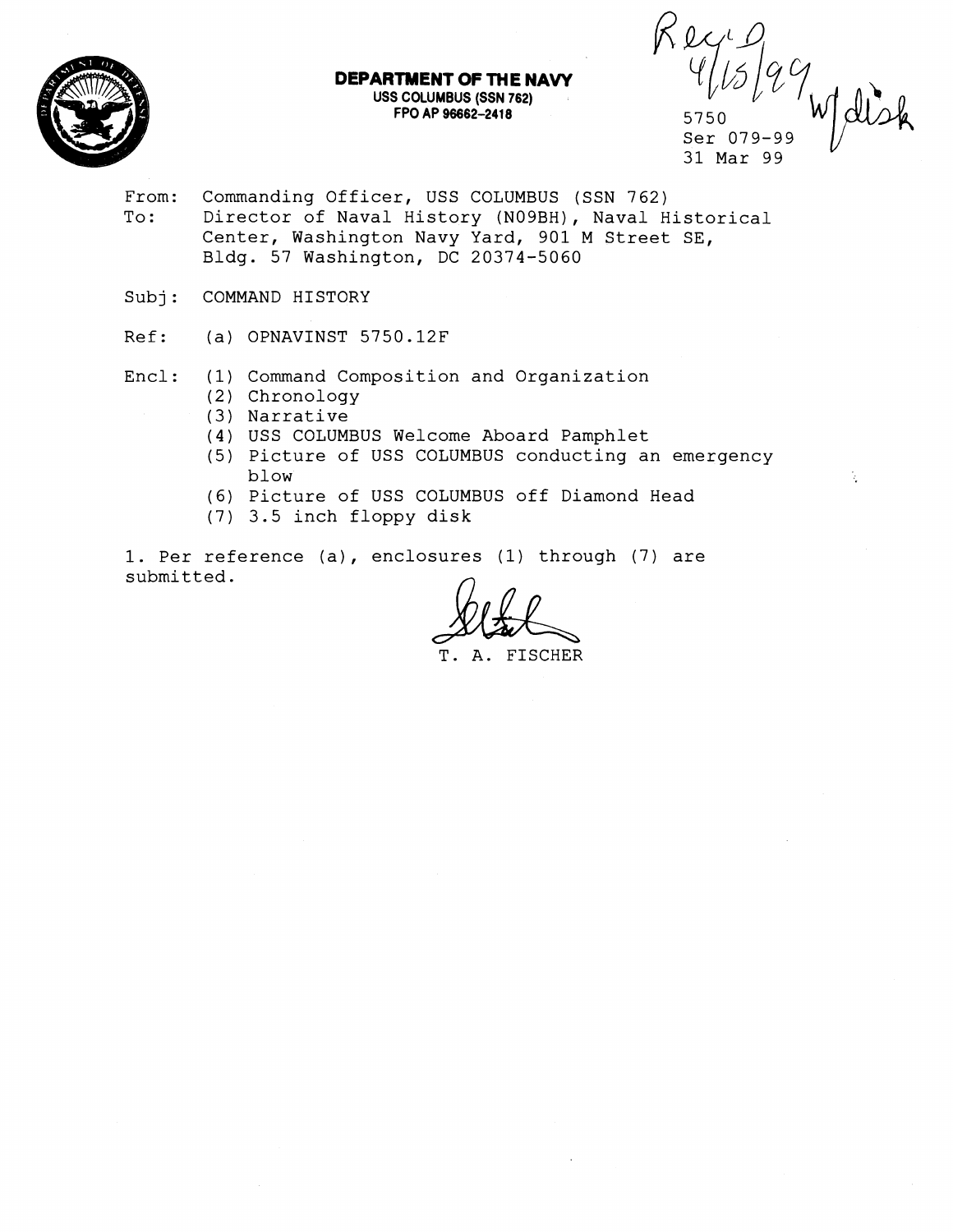# USS COLUMBUS (SSN 762) **COMMAND HISTORY FOR 1998.**

#### 1. Command Composition and Organization.

USS COLUMBUS (SSN **762)** is the fifty-first submarine of the Los Angeles class, and the twelfth of the improved version. With her stealth, endurance and agility, COLUMBUS can be used in roles and missions to meet the challenges of the ever changing global geopolitical climate. USS COLUMBUS has the ability to arrive on station quickly, stay for an extended period of time and carry out her mission including undersea warfare (USW), surface warfare (SUW), deployment of special operation forces, mine laying, precision strike land attack, and by her perceived presence, act as a deterrent while still remaining undetected.

USS COLUMBUS is based out of Pearl Harbor, HI under the cognizance of Submarine Squadron SEVEN. CDR Tracey A. Fischer is the Commanding Officer.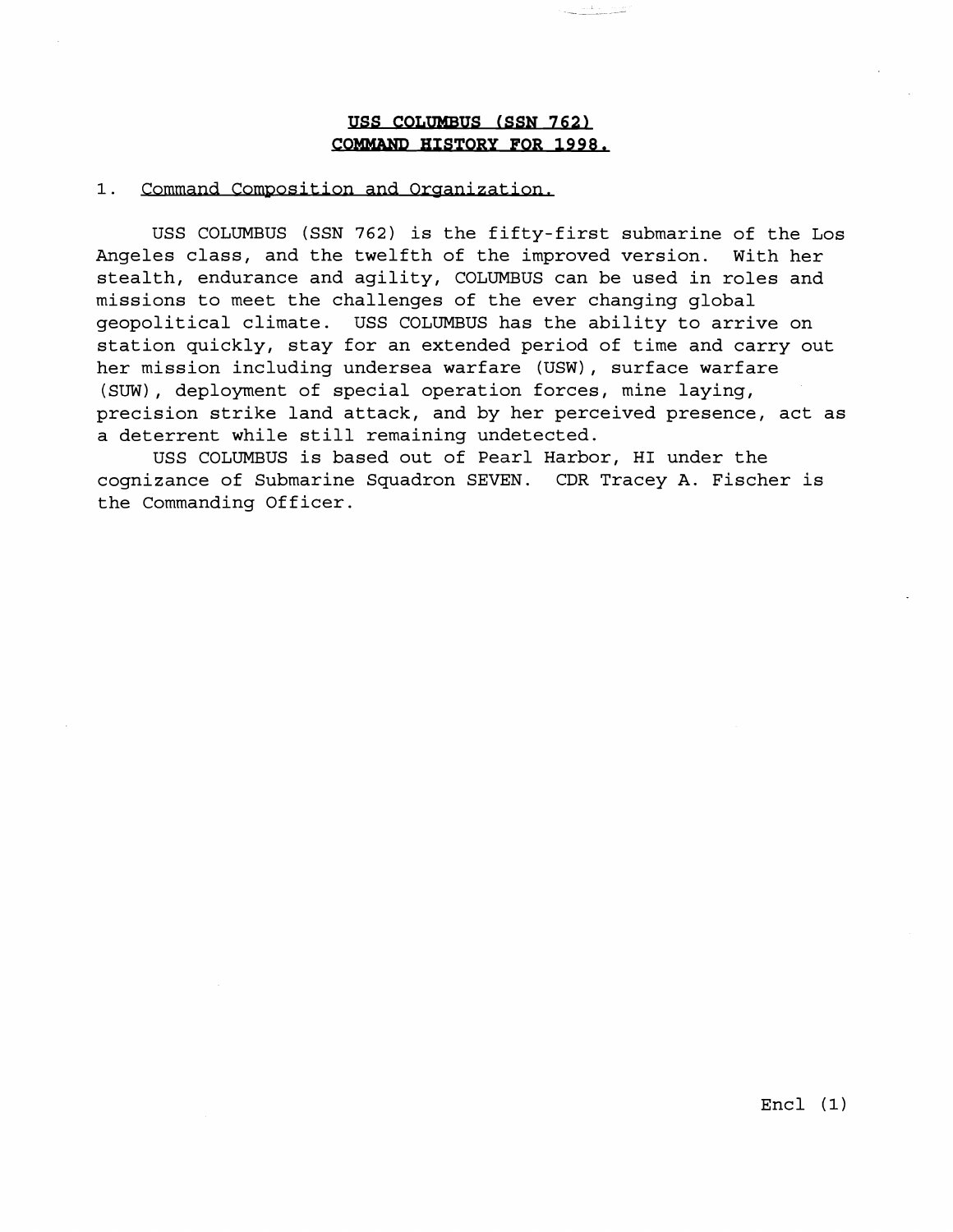# **USS COLUMBUS (SSN 762)**

### 1. CHRONOLOGY.

|                   | <b>CHRONOLOGY TO 1998</b>                                                         |
|-------------------|-----------------------------------------------------------------------------------|
|                   | USS COLUMBUS (SSN 762)                                                            |
| CHRONOLOGY.<br>1. |                                                                                   |
| <b>DATE</b>       | <b>EVENT</b>                                                                      |
| 01JAN98           | Awarded CINCPACFLT Silver Anchor Award,<br>SUBRON SEVEN Engineering Readiness "E" |
| 01JAN98-05JAN98   | Inport Holiday Stand Down                                                         |
| 06JAN98-19JAN98   | Ship's Force Upkeep in Pearl Harbor, HI                                           |
| 20JAN98-30JAN98   | Underway for Tactical Warfare Proficiency (TWP)                                   |
| 31JAN98-02FEB98   | Inport Pearl Harbor, HI                                                           |
| 03FEB98-08FEB98   | Local operations with USS Topeka, transit to<br>San Diego                         |
| 09FEB98-25FEB98   | Voyage repairs in San Diego, CA                                                   |
| 26FEB98-27FEB98   | Underway for VIP Tours                                                            |
| 28FEB98-02MAR98   | Inport for liberty in San Diego, CA                                               |
| 03MAR98-12MAR98   | Sound trials and transit to Esquimalt                                             |
| 13MAR98-16MAR98   | Inport for liberty in Esquimalt, Canada                                           |
| 17MAR98-24MAR98   | Transit to Hawaii                                                                 |
| 25MAR98-03APR98   | Underway for Tactical Readiness Evaluation (TRE)                                  |
| 04APR98-07APR98   | Inport Pearl Harbor, HI                                                           |
| 08APR98-10APR98   | Conducted Deperm                                                                  |
| 11APR98-01JUN98   | Spruce and Upkeep                                                                 |
| 02JUN98-13JUN98   | Local operations with USS Pasadena in Hawaiian<br><b>OPAREAS</b>                  |

Encl (2)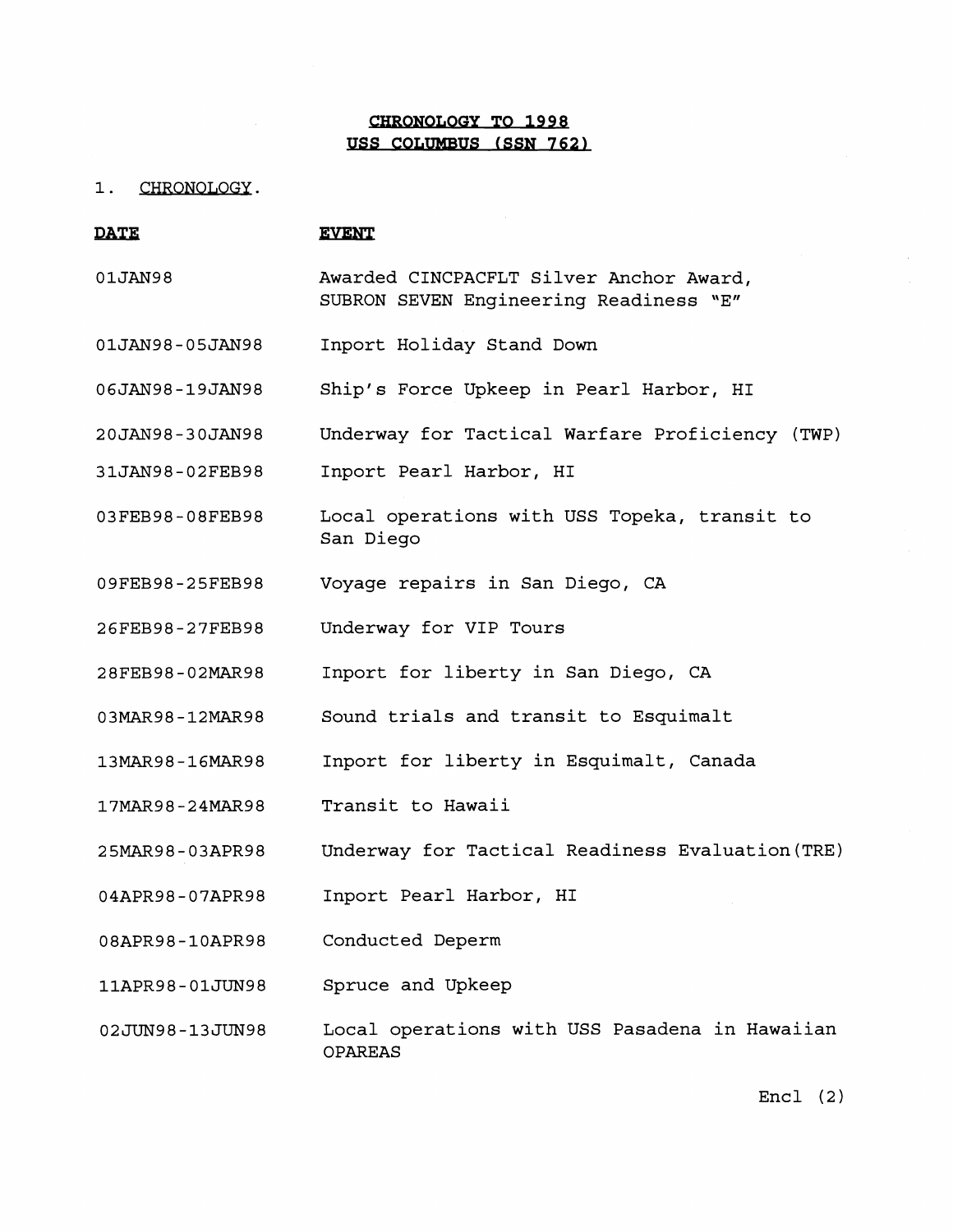- 13JUN98-15JUN98 Operational Reactor Safeguards Examinat ion (ORSE)
- 16JUN98-17JUN98 Inport Pearl Harbor, HI
- 18JUN98-23JUN98 ASWEX-98 in Hawaiian OPAREAS
- Inport Pearl Harbor, HI 24JUN98-25JUN98
- Local operations in Hawaiian OPAREAS 26JUN98-29JUN98
- 30JUN98-11JUL98 Ship's Force Upkeep in Pearl Harbor, HI
- 12JUL98-01AUG98 Underway for RIMPAC
- 02AUG98-07SEP98 Upkeep/Crew Training at Naval Submarine Training Center Pacific
- 08SEP98-16SEP98 Local operations and Sea Trials in Hawaiian OPAREAS
- 17SEP98-05OCT98 Inport for Upkeep and Pre-Deployment Stand Down

Western Pacific Deployment 090CT98-31DEC98 Port call - Yokosuka, Japan Port call - Phuket, Thailand

> Participated in Operation Strong Resolve with USS Carl Vinson Battle Group

01JAN99 Awarded Deck Seamanship 'E' for 1998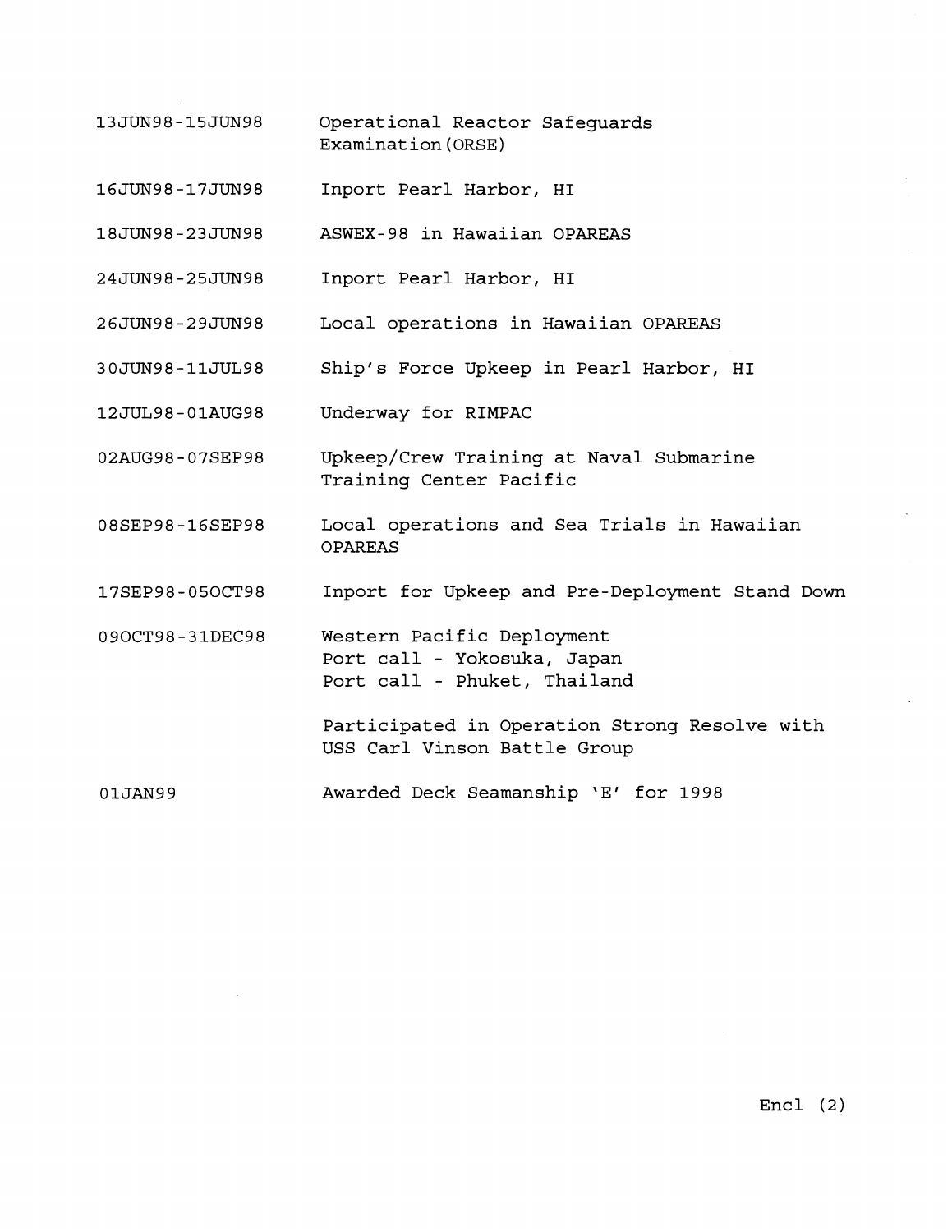# **NARRATIVE TO 1998** USS COLUMBUS (SSN 762)

### 1. NARRATIVE.

1998 was a busy year for USS COLUMBUS. After taking a break for the Holiday Stand Down and a short upkeep, the ship began to work up for its October Western Pacific deployment (WESTPAC). The first major event was the successful completion of the Tactical Warfare Proficiency exercise (TWP) .

COLUMBUS returned to Pearl Harbor briefly before setting out on a two-month Eastern Pacific deployment (EASTPAC) . After a three week visit to San Diego for conferences and training with other members of the CARL VINSON Battle Group, COLUMBUS sailed to Alaska to conduct sound trials. The ship then made a port visit to Esquimalt, Canada, where the crew enjoyed several great days of liberty in scenic Victoria. During the transit back to Hawaii, the ship completed its Tactical Readiness Evaluation (TRE).

Following the TRE, COLUMBUS was depermed and underwent a Scheduled Preservation Upkeep Coordinated Effort (SPRUCE). COLUMBUS returned to the waters off Hawaii for its Operational Reactor Safeguards Examination (ORSE), the last major inspection prior to deployment.

With its pre-deployment inspections finished, COLUMBUS had the opportunity to work with the navies of many of its allies during the three-week Rim of the Pacific exercise (RIMPAC). Ships from Australia, Japan, South Korea, and Chile participated, along with the CARL VINSON Battle Group and several Pearl Harbor-based ships. The exercises provided COLUMBUS valuable experience working as part of a Battle Group.

Following RIMPAC, COLUMBUS returned home for its first Pre-Overseas Movement (POM) Upkeep and classroom training. During the final POM upkeep period, the specialized equipment COLUMBUS would carry was installed and the ship was loaded out with food and supplies. After more than a year of hard work and preparation, COLUMBUS was ready to begin her second WESTPAC. Prior to departure, the crew enjoyed a pre-deployment stand down.

On October 9, COLUMBUS said goodbye to family and friends and began WESTPAC 98-99. The ship conducted operations in the western Pacific for a month and a half before arriving in Yokosuka, Japan. COLUMBUS spent Thanksgiving in Yokosuka, the only holiday the ship would spend in port on WESTPAC.

The next port visit was Phuket, Thailand. After departing

Encl (3)